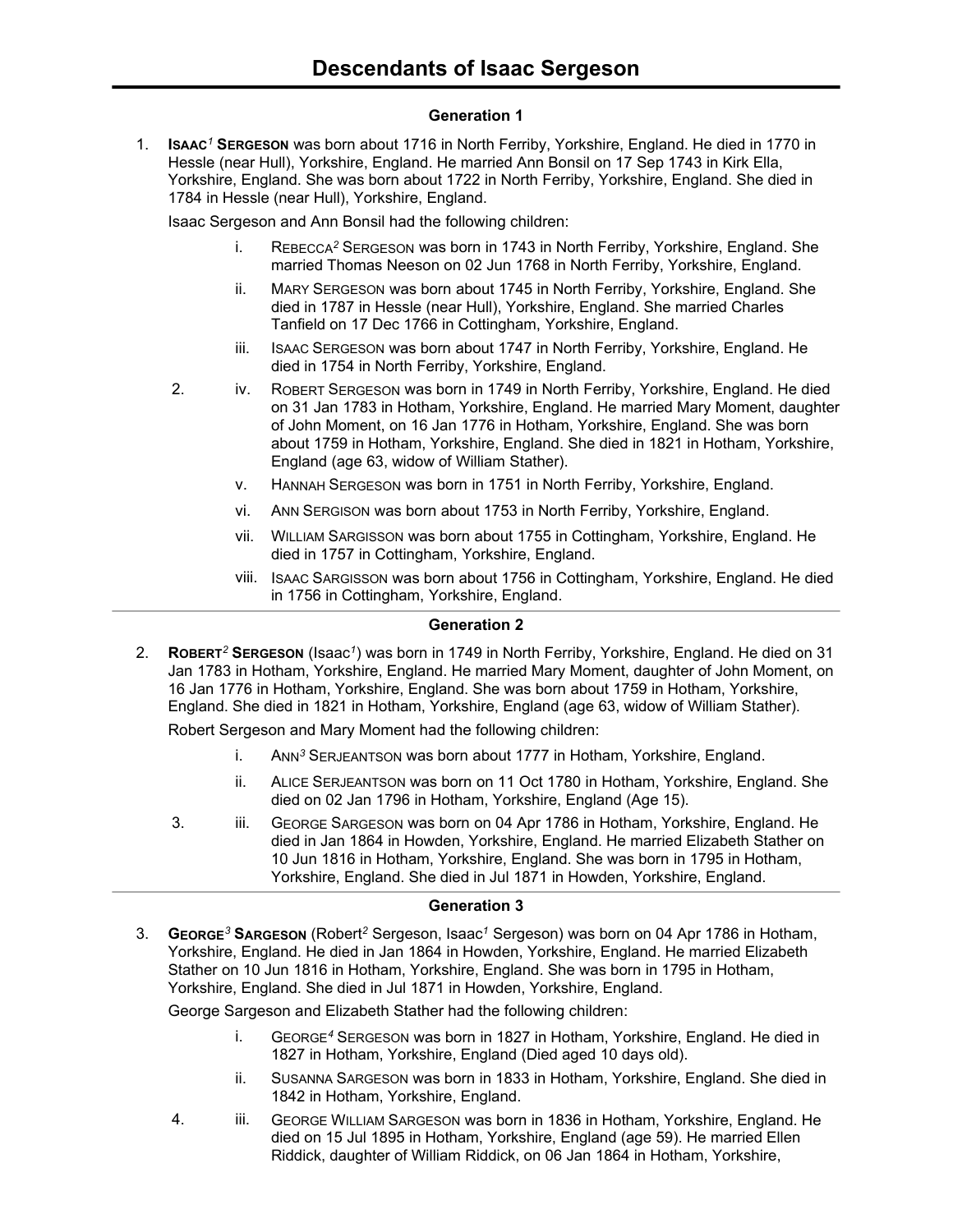# **Generation 3 (con't)**

England. She was born in 1836 in Staines, Middlesex, England. She died on 10 Nov 1922 in Hotham, Yorkshire, England.

### **Generation 4**

4. **GEORGE WILLIAM***<sup>4</sup>* **SARGESON** (George*<sup>3</sup>* , Robert*<sup>2</sup>* Sergeson, Isaac*<sup>1</sup>* Sergeson) was born in 1836 in Hotham, Yorkshire, England. He died on 15 Jul 1895 in Hotham, Yorkshire, England (age 59). He married Ellen Riddick, daughter of William Riddick, on 06 Jan 1864 in Hotham, Yorkshire, England. She was born in 1836 in Staines, Middlesex, England. She died on 10 Nov 1922 in Hotham, Yorkshire, England.

George William Sargeson and Ellen Riddick had the following children:

- i. GEORGE FRANCIS HAVIER*<sup>5</sup>* SARGESON was born on 04 Dec 1864 in Hotham, Yorkshire, England. He died about Feb 1954 in Howden, Yorkshire, England. He married Ann Nora O'Hearne in Jan 1893 in Knaresborough, Yorkshire, England. She was born about 1859 in Ireland. She died in Mar 1920 in Knaresborough, Yorkshire, England.
- 5. ii. WILLIAM SARGESON was born in Oct 1866 in Hotham, Yorkshire, England. He died on 01 Oct 1915 in Howden, Yorkshire, England. He married MARGARET BILTON. She was born on 15 Sep 1869 in Edinburgh, Midlothian, Scotland. She died on 20 May 1952 in Howden, Yorkshire, England.
	- iii. ELLEN SARGESON was born in Apr 1868 in Hotham, Yorkshire, England.
- 6. iv. MARY ELIZABETH SARGESON was born on 17 Mar 1870 in Hotham, Yorkshire, England. She died in Sep 1946 in Knaresborough, Yorkshire, England. She married Frank Driver in Oct 1912 in Skipton, Yorkshire, England. He was born about 1868 in Skipton, Yorkshire, England. He died in Sep 1935 in Skipton, Yorkshire, England.
	- v. MARTHA SARGESON was born on 07 Mar 1872 in Hotham, Yorkshire, England. She died in Dec 1950 in Yorkshire, England (Holderness). She married Francis Leake, son of Edward Lofthouse Leake and Rosa Ann Leake, on 26 Apr 1906 in Hotham, Yorkshire, England. He was born on 01 Jul 1871 in Hotham, Yorkshire, England. He died about Nov 1954 in Yorkshire, England (Holderness).
	- vi. SARAH ANN SARGESON was born about May 1874 in Hotham, Yorkshire, England. She died in Dec 1916 in Sculcoates, Yorkshire, England. She married Horace Harrison, son of John Harrison and Jemima, on 26 Sep 1901 in Hotham, Yorkshire, England. He was born in Jan 1878 in Ripon, Yorkshire, England. He died on 03 Mar 1918 in Wynberg, Western Cape, South Africa.
- 7. vii. LAURA SARGESON was born in Feb 1876 in Hotham, Yorkshire, England. She died on 06 Apr 1912 in Scarborough, Yorkshire, England. She married William Greenley, son of John Greenley and Sarah Greenley, on 11 Feb 1904 in Howden, Yorkshire, England. He was born about 1873 in Lincoln, Lincolnshire, England.
	- viii. ARTHUR WILLIAM SARGESON was born in Oct 1887 in Hotham, Yorkshire, England. He died on 12 Mar 1914 in Hotham, Yorkshire, England (Age 26).

#### **Generation 5**

5. **WILLIAM***<sup>5</sup>* **SARGESON** (George William*<sup>4</sup>* , George*<sup>3</sup>* , Robert*<sup>2</sup>* Sergeson, Isaac*<sup>1</sup>* Sergeson) was born in Oct 1866 in Hotham, Yorkshire, England. He died on 01 Oct 1915 in Howden, Yorkshire, England. He married **MARGARET BILTON**. She was born on 15 Sep 1869 in Edinburgh, Midlothian, Scotland. She died on 20 May 1952 in Howden, Yorkshire, England.

William Sargeson and Margaret Bilton had the following children:

- i. FREDRICK WILLIAM*<sup>6</sup>* SARGESON was born on 28 Sep 1894 in Hotham, Yorkshire, England. He died on 03 Feb 1955 in Hull, Yorkshire, England.
- 8. ii. ELLEN STIRLING SARGESON was born on 21 May 1897 in Hotham, Yorkshire, England. She died about Feb 1962 in Howden, Yorkshire, England. She married George Fisher, son of James William Fisher and Norah Fisher, on 10 Jun 1920 in Hotham, Yorkshire, England. He was born on 30 Aug 1893 in Howden, Yorkshire, England. He died about Aug 1972 in Howden, Yorkshire, England.